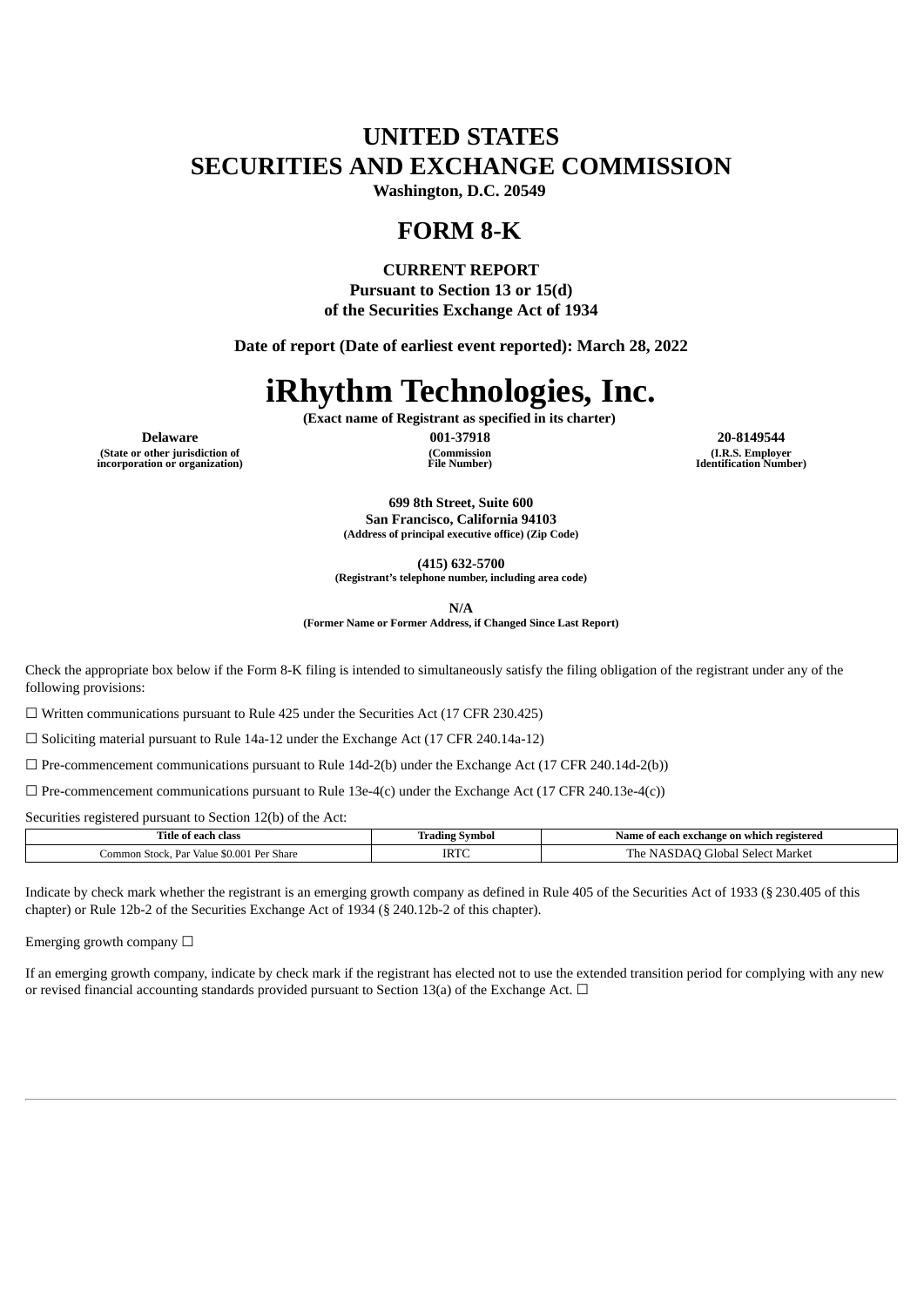#### **Item 1.01. Entry into a Material Definitive Agreement.**

On March 28, 2022, iRhythm Technologies, Inc. (the "Company") entered into a Second Amendment ("Amendment") to its loan agreement with Silicon Valley Bank. The Company's Third Amended and Restated Loan and Security Agreement dated October 23, 2018 (as amended, the "Loan Agreement") provided for a revolving line of credit in the aggregate principal amount of up to \$25.0 million (the "Revolving Credit Line") and a term loan in the original principal amount of \$35.0 million (the "Existing Term Loan"). As of March 28, 2022, approximately \$18.5 million aggregate principal amount of the Existing Term Loan was outstanding.

The Amendment amended the Loan Agreement to, among other things, provide a term loan facility in the aggregate principal amount of up to \$75.0 million (the "2022 Term Loans"), of which \$35.0 million aggregate principal amount of 2022 Term Loans were borrowed at closing and a portion of the proceeds of which were used to pay in full the Existing Term Loan. The remaining \$40.0 million of 2022 Term Loans may be borrowed from time to time at the Company's option, in increments of at least \$10.0 million, through December 31, 2023. The Company shall pay interest only on the 2022 Term Loans until April 1, 2025, when it shall commence repaying the 2022 Term Loans in 24 equal consecutive monthly installments, with all obligations under the 2022 Term Loans maturing on March 1, 2027. Interest charged on the 2022 Term Loan shall accrue at a floating per annum rate equal to the greater of (A) the Prime Rate plus 0.25% and (B) 3.50%. The Company is also required to pay fees on any prepayment of the 2022 Term Loans, ranging from 3.0% to 1.0% depending on the date of prepayment, and a final payment equal to 5.0% of the principal amount of the 2022 Term Loans made. Once repaid or prepaid, the 2022 Term Loans may not be reborrowed.

The Amendment also amended the terms of the Revolving Credit Line under the Loan Agreement to (i) extend the maturity date from August 1, 2023 to March 1, 2027, (ii) increase the letters of credit sublimit to \$15.0 million and (iii) increase the cash management services sublimit to \$15.0 million. Interest charged on the principal amount outstanding under the Revolving Credit Line shall accrue at a floating per annum rate equal to the greater of (A) the Prime Rate plus 0.25% and (B) 3.50%. The Company is required to pay an annual fee equal to 0.15% of the Revolving Credit Line. As of March 29, 2022, no loans were outstanding under the Revolving Credit Line.

The Amendment amended the Loan Agreement to require the Company to comply, as of the last day of each fiscal quarter, with a quick ratio of at least 1.15 to 1.0 or minimum Adjusted EBITDA of at least \$15.0 million.

The foregoing description of the Amendment and the Loan Agreement does not purport to be complete and is qualified in its entirety by reference to the Amendment filed herewith and incorporated by reference herein and the Loan Agreement, which was described in and filed as Exhibit 10.1 to the Company's Current Report on Form 8-K filed with the United States Securities and Exchange Commission on October 29, 2018, and Exhibit 4.4. to the Company's Annual Report on Form 10-K filed with the United States Securities and Exchange Commission on March 2, 2020.

The Company issued a press release related to the Amendment on March 29, 2022 which is attached hereto as exhibit 99.1.

#### Item 2.03 Creation of a Direct Financial Obligation or an Obligation under an Off-Balance Sheet Arrangement of a Registrant

The information in Item 1.01 above is incorporated by reference into this Item 2.03.

#### **Item 9.01 Financial Statements and Exhibits**

**(d) Exhibits.**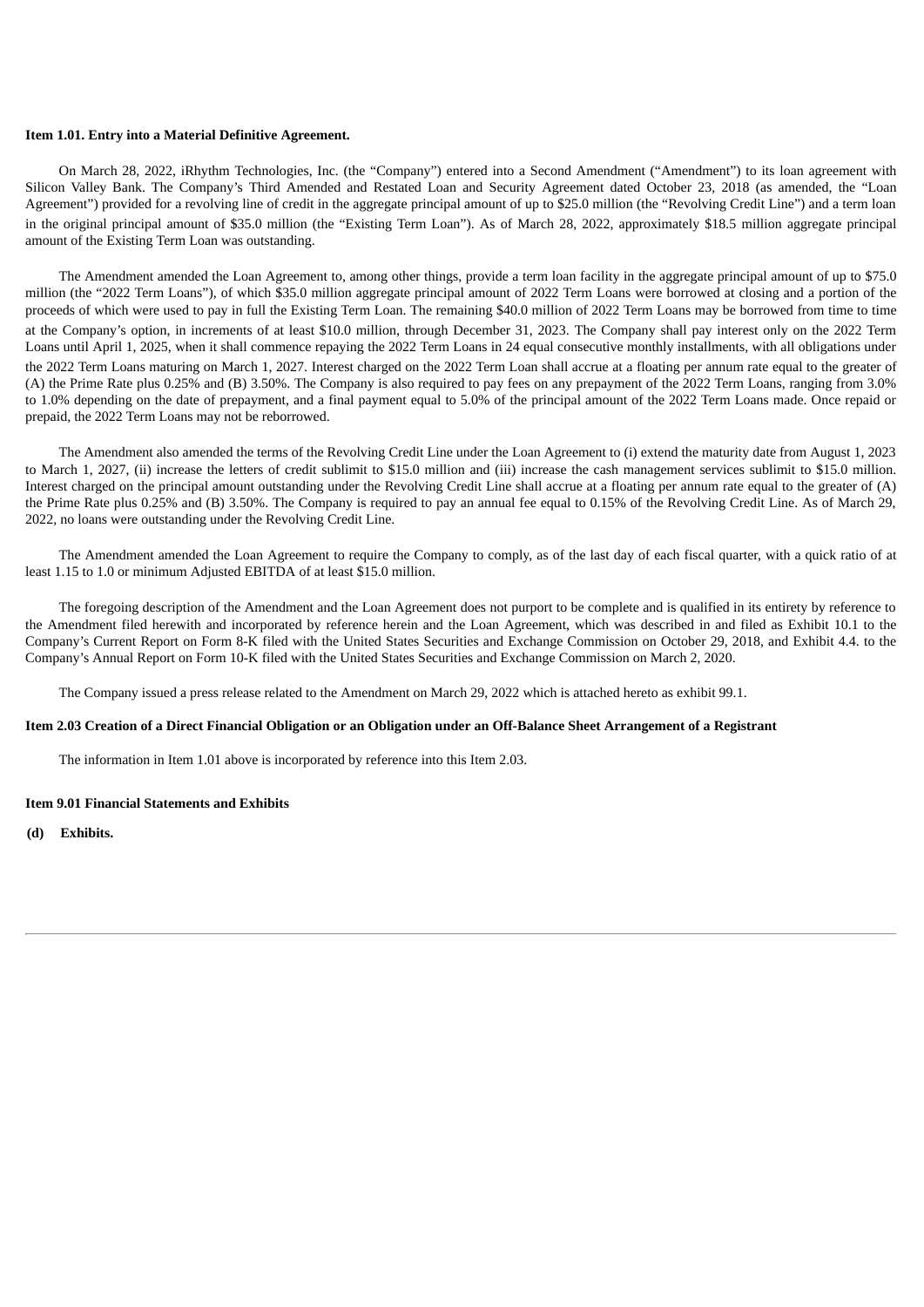| Exhibit No. | <b>Description</b>                                                                                                      |
|-------------|-------------------------------------------------------------------------------------------------------------------------|
| 10.1        | Second Amendment to the Third Amended and Restated Loan and Security Agreement dated March 28, 2022, by and between the |
|             | <b>Company and Silicon Valley Bank.</b>                                                                                 |
| 99.1        | Press Release of iRhythm Technologies, Inc. dated March 29, 2022.                                                       |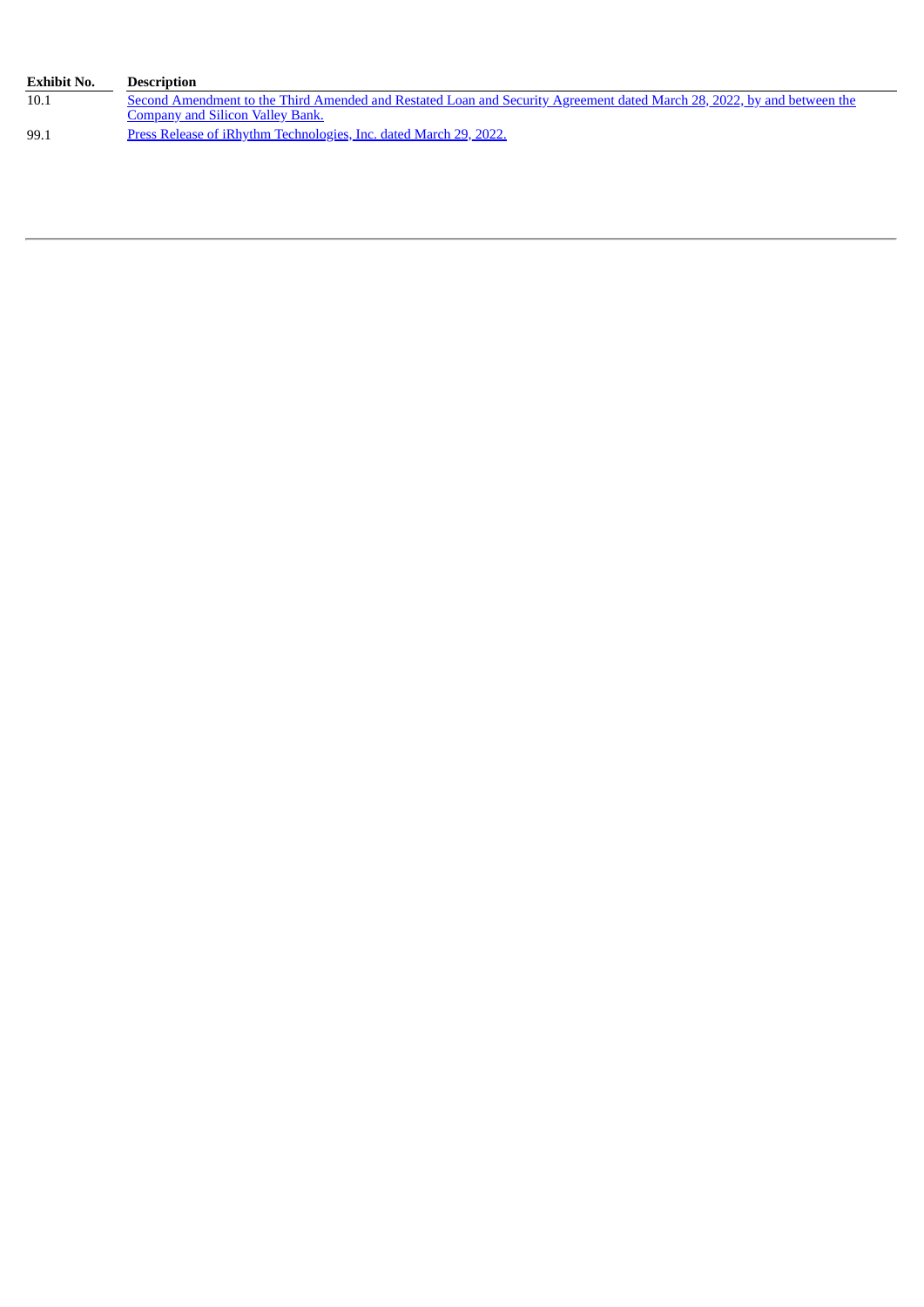# **SIGNATURES**

Pursuant to the requirements of the Securities Exchange Act of 1934, as amended, the registrant has duly caused this report to be signed on its behalf by the undersigned, thereunto duly authorized.

# **IRHYTHM TECHNOLOGIES, INC.**

Date: March 29, 2022 By: */s/ Quentin S. Blackford* Quentin S. Blackford Chief Executive Officer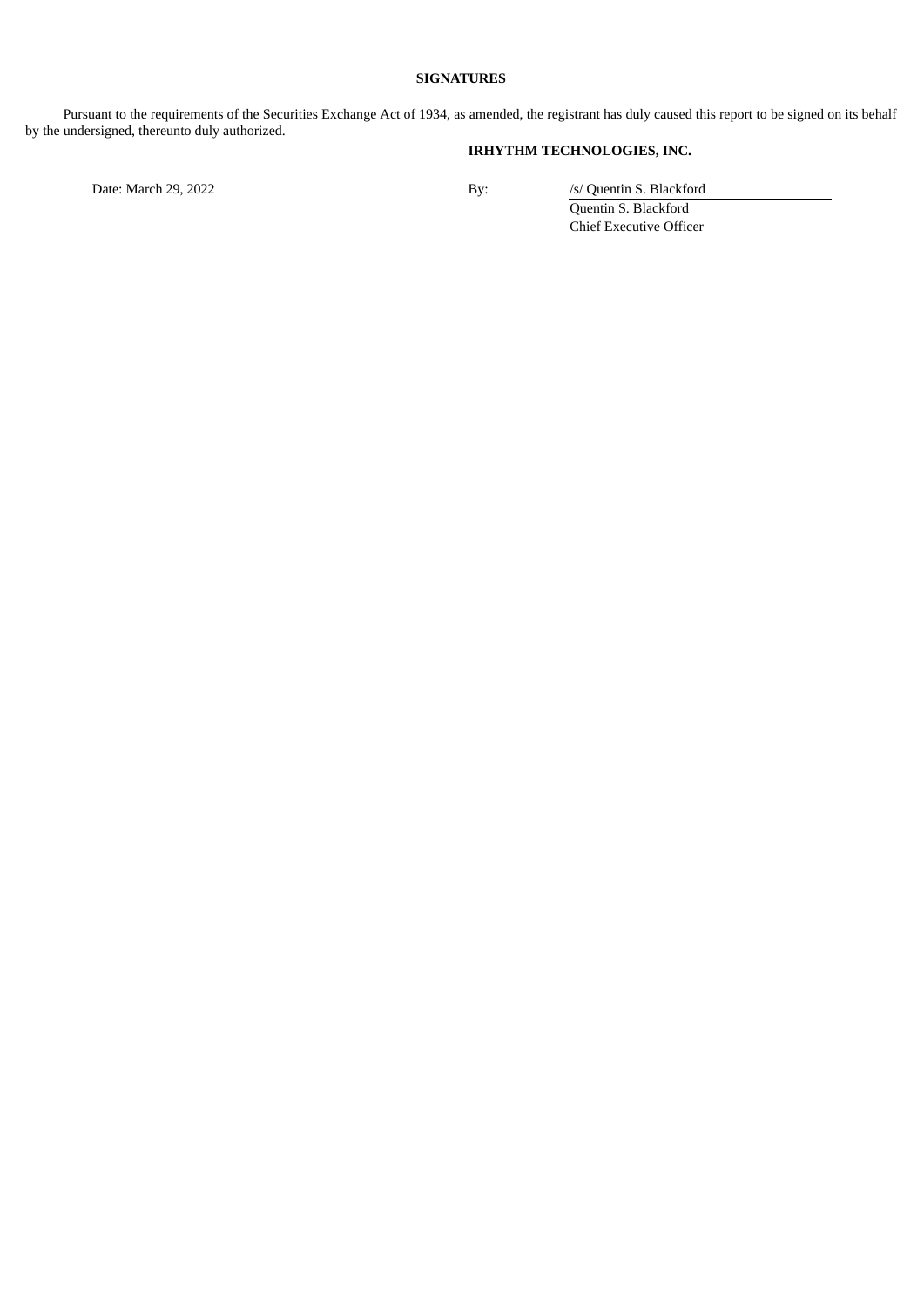# **SECOND AMENDMENT TO THIRD AMENDED AND RESTATED LOAN AND SECURITY AGREEMENT**

<span id="page-4-0"></span>This Second Amendment to Third Amended and Restated Loan and Security Agreement (this "**Amendment**") is entered into this 28<sup>th</sup> day of March, 2022, by and between **SILICON VALLEY BANK** ("**Bank**") and **IRHYTHM TECHNOLOGIES, INC.**, a Delaware corporation ("Borrower"), whose address is 699 8<sup>th</sup> Street, Suite 600, San Francisco, California 94103.

# **RECITALS**

- **A.** Bank and Borrower have entered into that certain Third Amended and Restated Loan and Security Agreement dated as of October 23, 2018, as amended by that certain First Amendment to Third Amended and Restated Loan and Security Agreement dated as of March 3, 2020, by and between Borrower and Bank (as the same may from time to time be further amended, modified, supplemented or restated, the "**Loan Agreement**").
- **B.** Bank has extended credit to Borrower for the purposes permitted in the Loan Agreement.
- **C.** Borrower has requested that Bank amend the Loan Agreement to (i) add a 2022 Term Loan and (ii) make certain other revisions to the Loan Agreement as more fully set forth herein.
- **D.** Bank has agreed to so amend certain provisions of the Loan Agreement, but only to the extent, in accordance with the terms, subject to the conditions and in reliance upon the representations and warranties set forth below.

# **AGREEMENT**

**NOW, THEREFORE,** in consideration of the foregoing recitals and other good and valuable consideration, the receipt and adequacy of which is hereby acknowledged, and intending to be legally bound, the parties hereto agree as follows:

- **1. Definitions.** Capitalized terms used but not defined in this Amendment shall have the meanings given to them in the Loan Agreement.
- **2. Amendments to Loan Agreement.**

**2.1 Section 2.3(a) (Letters of Credit Sublimit)**. Section 2.3(a) is amended by deleting the words "Eleven Million Dollars (\$11,000,000.00)" in their entirety and inserting in lieu thereof the words "Fifteen Million Dollars (\$15,000,000.00)".

**2.2 Section 2.4 (Cash Management Services Sublimit)**. Section 2.4 is amended by deleting the words "Eleven Million Dollars (\$11,000,000.00)" in their entirety and inserting in lieu thereof the words "Fifteen Million Dollars (\$15,000,000.00)".

**2.3 Section 2.5.1 (2022 Term Loan Advances)**. The Loan Agreement is amended by inserting the following new Section 2.5.1 to appear immediately following Section thereof:

# " **2.5.1 2022 Term Loan Advances.**

a. Availability. Subject to the terms and conditions of this Agreement, during the 2022 Draw Period, upon Borrower's request, Bank shall make term loan advances (each a "**2022 Term Loan Advance**" and collectively the "**2022 Term Loan Advances**")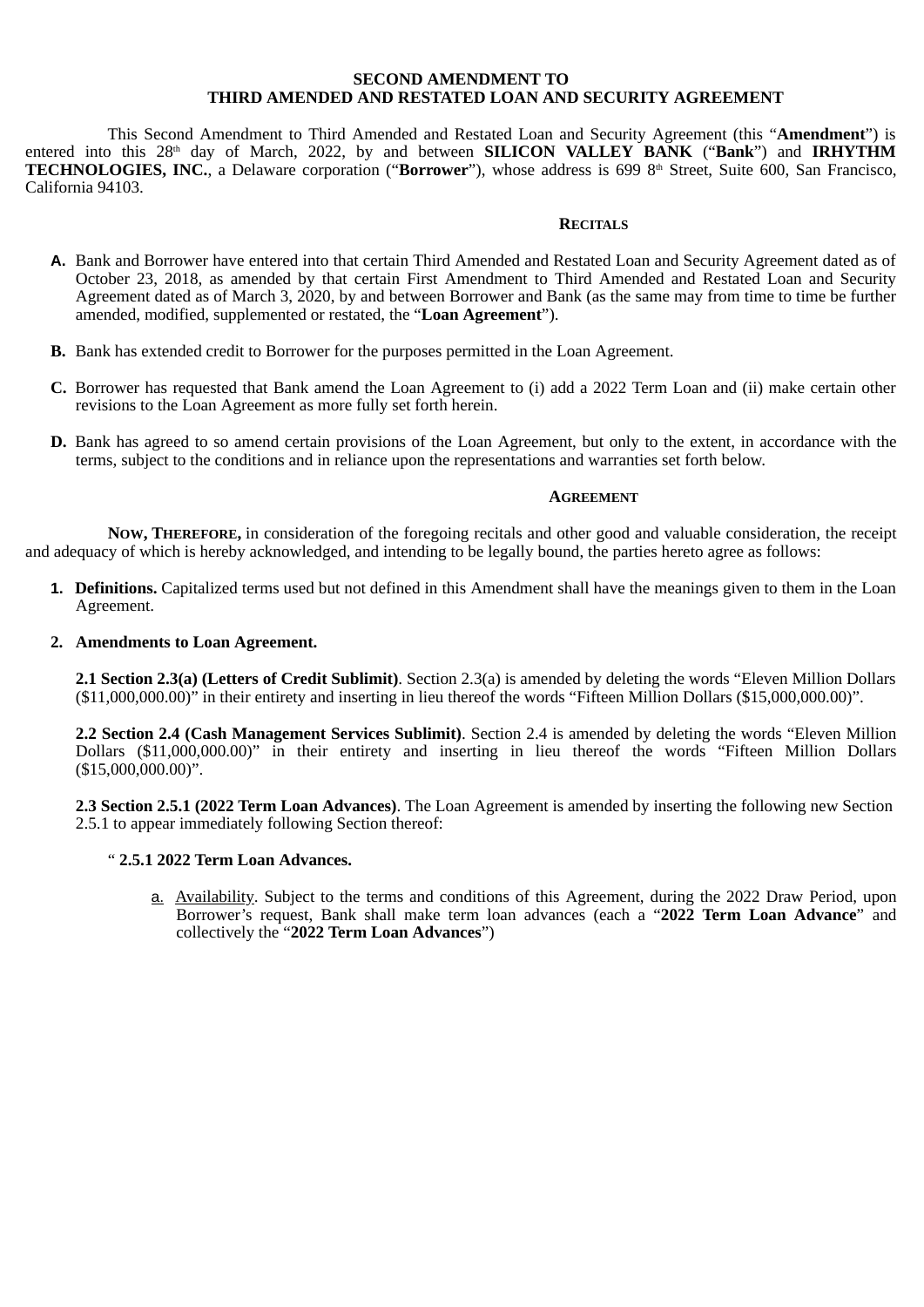available to Borrower in an aggregate principal amount not to exceed Seventy-Five Million Dollars (\$75,000,000.00); provided that (i) Borrower shall request and Bank shall make one (1) 2022 Term Loan Advance in an original principal amount of at least Thirty-Five Million Dollars (\$35,000,000.00) on or about the Second Amendment Effective Date (the "**Initial 2022 Term Loan Advance**") and (ii) all or a portion of the Initial 2022 Term Loan Advance shall be used to repay in full all of Borrower's outstanding obligations and liabilities under the Term Loan Advance (including the Final Payment) (the "**Prior Obligations**"); provided that the Prepayment Fee shall be waived by Bank pursuant to the terms of this Agreement. Borrower hereby authorizes Bank to apply the proceeds of the Initial 2022 Term Loan Advance to the Prior Obligations as part of the funding process without actually depositing such funds in an account of Borrower. Each 2022 Term Loan Advance shall be in a principal amount of at least Ten Million Dollars (\$10,000,000.00). After repayment, no 2022 Term Loan Advance (or any portion thereof) may be reborrowed.

- b. Interest Payments. With respect to the 2022 Term Loan Advances, commencing on the first Payment Date following the Funding Date of such 2022 Term Loan Advance and continuing on the Payment Date of each month thereafter, Borrower shall make monthly payments of interest, in arrears, on the principal amount of each 2022 Term Loan Advance at the rate set forth in Section 2.7(a)(ii).
- c. Repayment. Commencing on April 1, 2025 and continuing on each Payment Date thereafter, Borrower shall repay the 2022 Term Loan Advances in (i) twenty-four (24) equal consecutive monthly installments of principal, plus (ii) monthly payments of accrued interest at the rate set forth in Section 2.7(a)(ii). All outstanding principal and accrued and unpaid interest under the 2022 Term Loan Advances, and all other outstanding Obligations with respect to the 2022 Term Loan Advances, are due and payable in full on the 2022 Term Loan Maturity Date.
- d. Permitted Prepayment. Borrower shall have the option to prepay all, but not less than all, of the 2022 Term Loan Advances, provided Borrower (i) delivers written notice to Bank of its election to prepay the 2022 Term Loan Advances at least five (5) Business Days prior to such prepayment, and (ii) pays, on the date of such prepayment (A) the outstanding principal plus accrued and unpaid interest with respect to the 2022 Term Loan Advances, (B) the 2022 Prepayment Fee, (C) the 2022 Final Payment and (D) all other sums, if any, that shall have become due and payable with respect to the 2022 Term Loan Advances, including interest at the Default Rate with respect to any past due amounts.
- e. Mandatory Prepayment Upon an Acceleration. If the 2022 Term Loan Advances are accelerated by Bank following the occurrence and during the continuance of an Event of Default, Borrower shall immediately pay to Bank an amount equal to the sum of (i) all outstanding principal plus accrued and unpaid interest with respect to the 2022 Term Loan Advances, (ii) the 2022 Prepayment Fee, (iii) the 2022 Final Payment and (iv) all other sums, if any, that shall have become due and payable with respect to the 2022 Term Loan Advances, including interest at the Default Rate with respect to any past due amounts."

**2.4 Section 2.7(a) (Interest Rate)**. Section 2.7(a) is amended in its entirety and replaced with the following: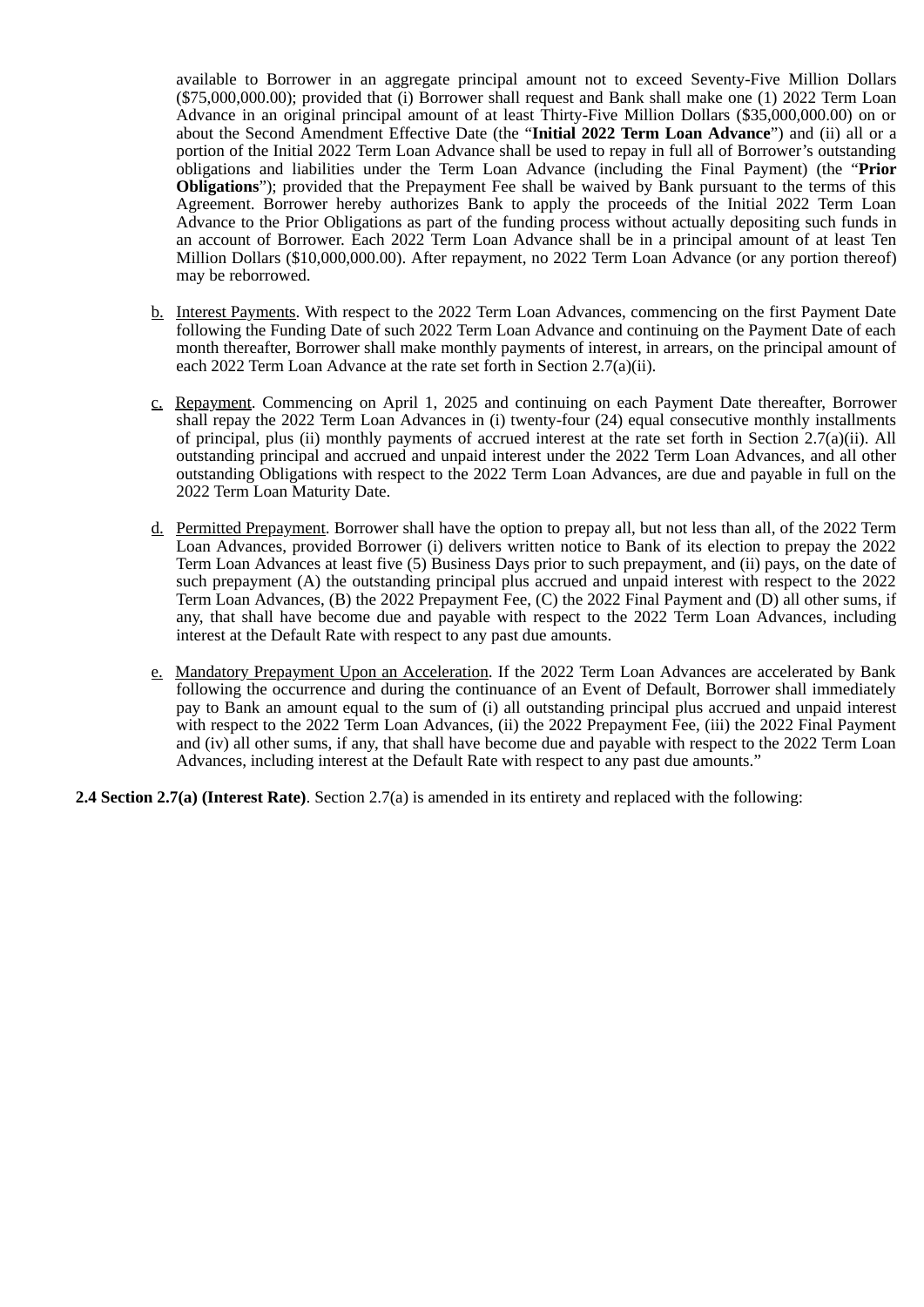# " (a) Interest Rate.

- i. Advances. Subject to Section 2.7(b), the principal amount outstanding under the Revolving Line shall accrue interest at a floating per annum rate equal to the greater of  $(A)$  the Prime Rate plus one-quarter of one percent (0.25%) and (B) three and one-half of one percent (3.50%), which interest, in each case, shall be payable monthly in accordance with Section 2.7(d) below.
- ii. 2022 Term Loan Advances. Subject to Section 2.7(b), the principal amount outstanding under the 2022 Term Loan Advances shall accrue interest at a floating per annum rate equal to the greater of (A) the Prime Rate plus one-quarter of one percent (0.25%) and (B) three and one- half of one percent (3.50%), which interest, in each case shall be payable monthly in accordance with Section 2.7(d) below."

**2.5 Section 2.8(a) (Anniversary Fees)**. Section 2.8(a) is amended in its entirety and replaced with the following:

" (a) Anniversary Fees. For each twelve (12) month anniversary of the Second Amendment Effective Date occurring prior to the Revolving Line Maturity Date, a fully earned, non-refundable anniversary fee (the "**Anniversary Fees**") equal to fifteen-hundredths of one percent (0.15%) of the Revolving Line shall be fully earned as of the Second Amendment Effective Date and is due and payable on the earlier to occur of (i) each such twelve (12) month anniversary of the Second Amendment Effective Date, (ii) the termination of this Agreement or the Revolving Line, or (iii) the occurrence of an Event of Default;"

**2.6 Section 2.8 (Fees)**. Section 2.8 is amended by (i) deleting the "and" appearing at the end of subsection (e) thereof, (ii) re-lettering subsection (f) thereof to appear as new subsection (h) thereof, and (iii) inserting the following new subsections to appear as subsections (g) and (h) thereof:

- " (f) 2022 Prepayment Fee. The 2022 Prepayment Fee, when due hereunder;
	- (g) 2022 Final Payment. The 2022 Final Payment, when due hereunder; and"

**2.7 Section 3.4(b) (Procedures for Borrowing; Term Loan Advances)**. Section 3.4(b) is amended in its entirety and replaced with the following:

" (b) 2022 Term Loan Advance. Subject to the prior satisfaction of all other applicable conditions to the making of a 2022 Term Loan Advance set forth in this Agreement, to obtain a 2022 Term Loan Advance, Borrower (via an individual duly authorized by an Administrator) shall notify Bank (which notice shall be irrevocable) by electronic mail by 12:00 noon Pacific time one (1) Business Day prior to the Funding Date of such 2022 Term Loan Advance. Such notice shall be made by Borrower through Bank's online banking program, provided, however, if Borrower is not utilizing Bank's online banking program, then such notice shall be in a written format reasonably acceptable to Bank that is executed by an Authorized Signer. Bank shall have received satisfactory evidence that the Board has approved that such Authorized Signer may provide such notices and request such 2022 Term Loan Advance. In connection with such notification, Borrower must promptly deliver to Bank by electronic mail or through Bank's online banking program a completed Payment/Advance Form executed by an Authorized Signer together with such other reports and information, as Bank may reasonably request. Bank shall credit proceeds of the 2022 Term Loan Advances to the Designated Deposit Account. Bank shall make each 2022 Term Loan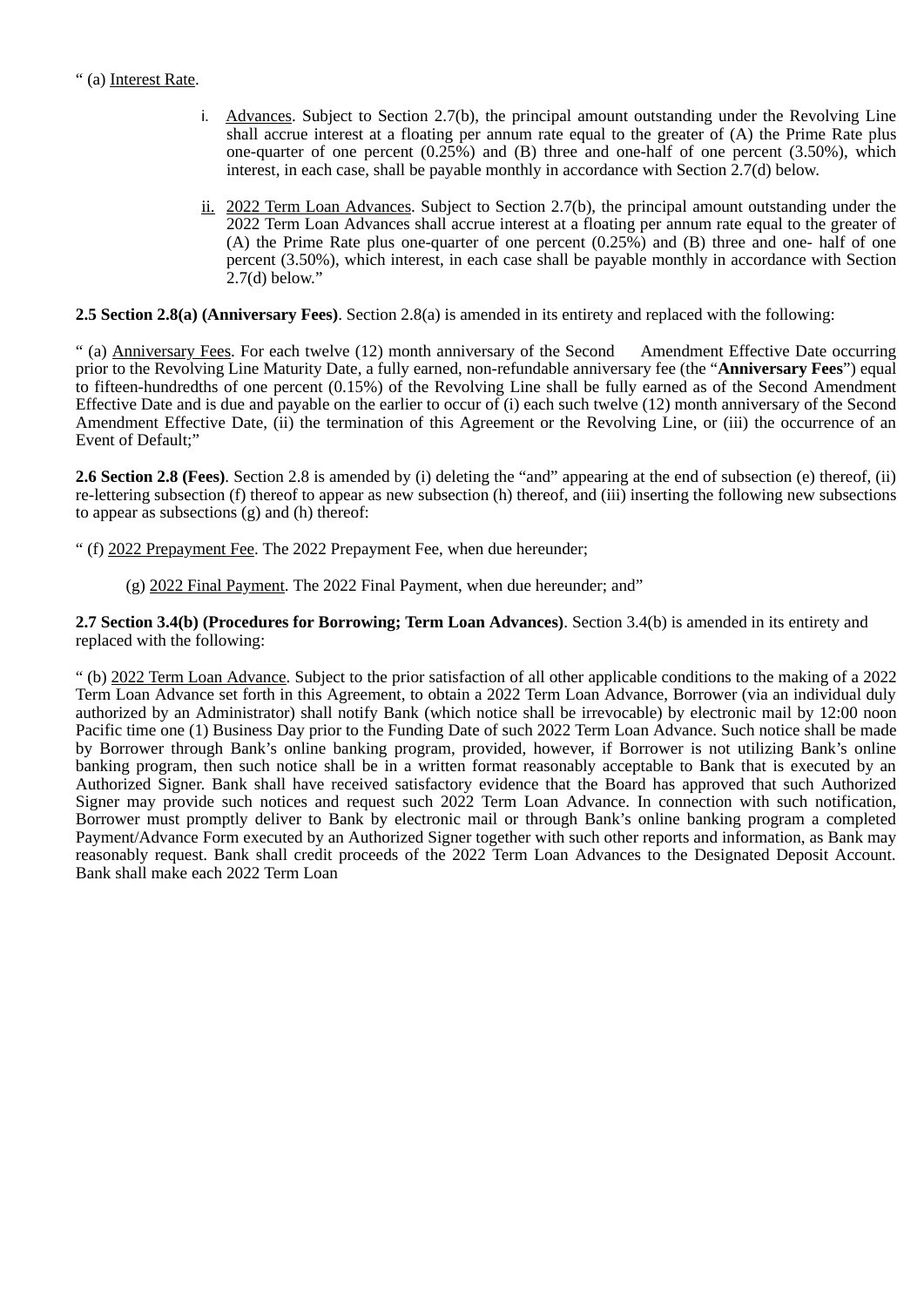Advance under this Agreement based on instructions from an Authorized Signer or without instructions if such 2022 Term Loan Advance is necessary to meet Obligations which have become due."

**2.8 Section 5.10 (Use of Proceeds)**. Section 5.10 is amended by deleting the words "BioPharma Obligations" and inserting in lieu thereof the words "Prior Obligations".

**2.9 Section 6.2 (Financial Statements, Reports, Certificates).** Section 6.2(a) and (b) are amended in their entirety and replaced with the following:

" (a) a Borrowing Base Report (and any schedules related thereto and including any other information requested by Bank with respect to Borrower's Accounts) (i) within forty-five (45) days after the end of each fiscal quarter when no Advances are outstanding under the Revolving Line or have been requested, (ii) within thirty (30) days after the end of each month when (A) Advances are outstanding under the Revolving Line or have been requested and (B) a Streamline Period is in effect or (iii) no later than Friday of each week when  $(A)$  a Streamline Period has not been in effect at any time during such month and (B) Advances are outstanding under the Revolving Line or have been requested

(b) (i) within forty-five (45) days after the end of each fiscal quarter when no Advances are outstanding under the Revolving Line or have been requested, (ii) within thirty (30) days after the end of each month when (A) Advances are outstanding under the Revolving Line or have been requested and (B) a Streamline Period is in effect or (iii) no later than Friday of each week when (A) Streamline Period has not been in effect at any time during such month and (B) Advances are outstanding under the Revolving Line or have been requested, (1) accounts receivable agings, aged by invoice date, (2) accounts payable agings, aged by invoice date, and outstanding or held check registers, if any, and (3) reconciliations of accounts receivable agings (aged by invoice date), transaction reports and general ledger;"

**2.10 Section 6.6 (Access to Collateral; Books and Records).** Section 6.6 is amended in its entirety and replaced with the following:

" **6.6 Access to Collateral; Books and Records.** At reasonable times, on three (3) Business Days' notice (provided no notice is required if an Event of Default has occurred and is continuing), Bank, or its agents, shall have the right to inspect the Collateral and the right to audit and copy Borrower's Books. Such inspections and audits shall be conducted no more often than once every twelve (12) months unless an Event of Default has occurred and is continuing in which case such inspections and audits shall be conducted as frequently as Bank determines in its sole discretion that conditions warrant. The foregoing inspections and audits shall be conducted at Borrower's expense and the charge therefor shall be One Thousand Dollars (\$1,000.00) per person per day (or such higher amount as shall represent Bank's then-current standard charge for the same), plus reasonable out-of-pocket expenses. In the event Borrower and Bank schedule an audit more than eight (8) days in advance, and Borrower cancels or seeks to or reschedules the audit with less than eight (8) days written notice to Bank, then (without limiting any of Bank's rights or remedies) Borrower shall pay Bank a fee of Two Thousand Dollars (\$2,000.00) plus any out-of-pocket expenses incurred by Bank to compensate Bank for the anticipated costs and expenses of the cancellation or rescheduling. Borrower agrees that the Initial Audit shall be completed prior to the first Advance to occur after the Second Amendment Effective Date."

**2.11 Section 6.8(a) (Accounts)**. Section 6.8(a) is amended in its entirety and replaced with the following: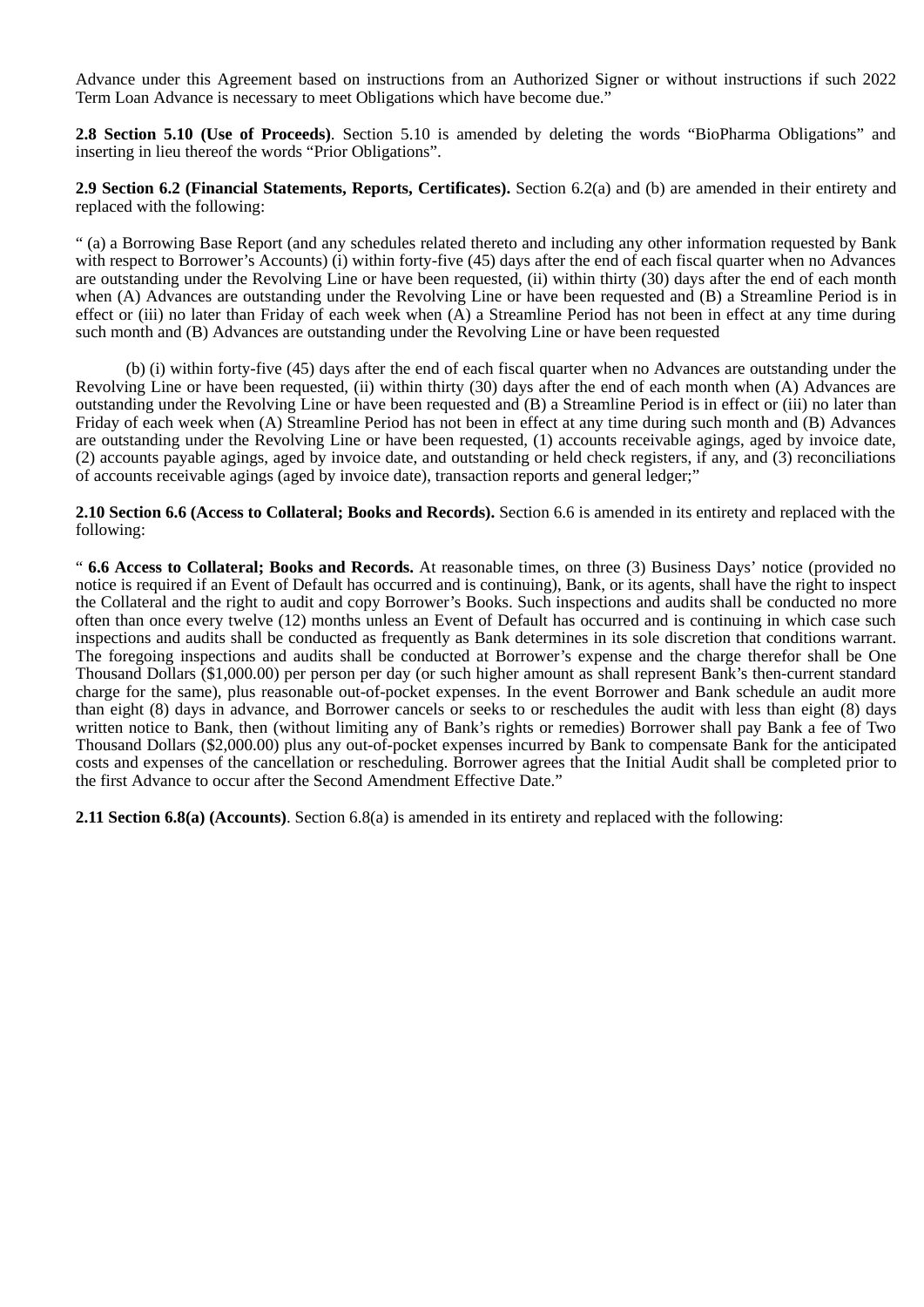" (a) Maintain the Cash Collateral Account, and all of Borrower's primary operating accounts, depository accounts and excess cash with Bank or Bank's Affiliates; provided that, Borrower shall be required to maintain account balances in the name of Borrower at Bank representing at least 70.0% of Borrower's and its Domestic Subsidiaries' consolidated cash wherever located, so long as, in each case, any account in the name of Borrower maintained outside of Bank shall be subiect to a Control Agreement in favor of Bank. Notwithstanding the foregoing, Borrower shall be permitted to maintain one or more accounts outside of Bank and Bank's Affiliates, provided that the maximum aggregate balance in such accounts (for all such accounts together) shall not exceed Three Million Dollars (\$3,000,000.00) at any time (the "**Permitted Accounts**"). In addition, Borrower shall conduct all of its cash management, letters of credit, business credit cards, and merchant services banking with Bank and Bank's Affiliates."

**2.12 Section 6.9 (Financial Covenants)**. Section 6.9 is amended in its entirety and replaced with the following:

# " **6.9 Financial Covenants**.

(a) Adjusted Quick Ratio. During the AQR Testing Period, maintain at all times, to be tested as of the last day of each fiscal quarter, an Adjusted Quick Ratio of at least 1.15 to 1.0.

(b) Adjusted EBITDA. During the Adjusted EBITDA Testing Period, achieve, measured as of the last day of each fiscal quarter calculated on a trailing six (6) month basis, Adjusted EBITDA of at least Fifteen Million Dollars  $($ \$15,000,000.00)."

**2.13 Section 7.7 (Distributions; Investments)**. Section 7.7 is amended by (i) deleting the word "and" appearing after clause (iv) thereof, (ii) inserting the words ", and" to appear at the end of clause (v) thereof, and (iii) inserting the following new clause (vi) thereof to appear immediately following clause (v) thereof:

" (vi) Borrower may make payments consisting of Permitted Convertible Note Payments;"

**2.14 Section 8.1 (Payment Default)**. Section 8.1 is amended by deleting the words "Revolving Line Maturity Date or the Term Loan Maturity Date" and inserting in lieu thereof the words "Maturity Date".

**2.15 Section 12.1 (Termination Prior to Maturity Date)**. Section 12.1 is amended by deleting the words "Revolving Line Maturity Date or the Term Loan Maturity Date" and inserting in lieu thereof the words "Maturity Date".

**2.16 Section 13** (**Definitions**). Clause (g) of the definition of "Permitted Investments" is amended in its entirety and replaced with the following:

" (g) [Reserved];"

**2.17 Section 13** (**Definitions**). Clause (m) of the definition of "Permitted Investments" is amended in its entirety and replaced with the following:

" (m) Investments by (i) any Subsidiary of Borrower which is not a co- borrower under this Agreement in any Subsidiary which is a Borrower under this Agreement, (ii) any Subsidiary of Borrower which is not a co-borrower under this Agreement in another Subsidiary of Borrower which is not a co-borrower under this Agreement, (iii) Borrower or any coborrower under this Agreement in Borrower or any co-Borrower under this Agreement, and (iv) Borrower or any co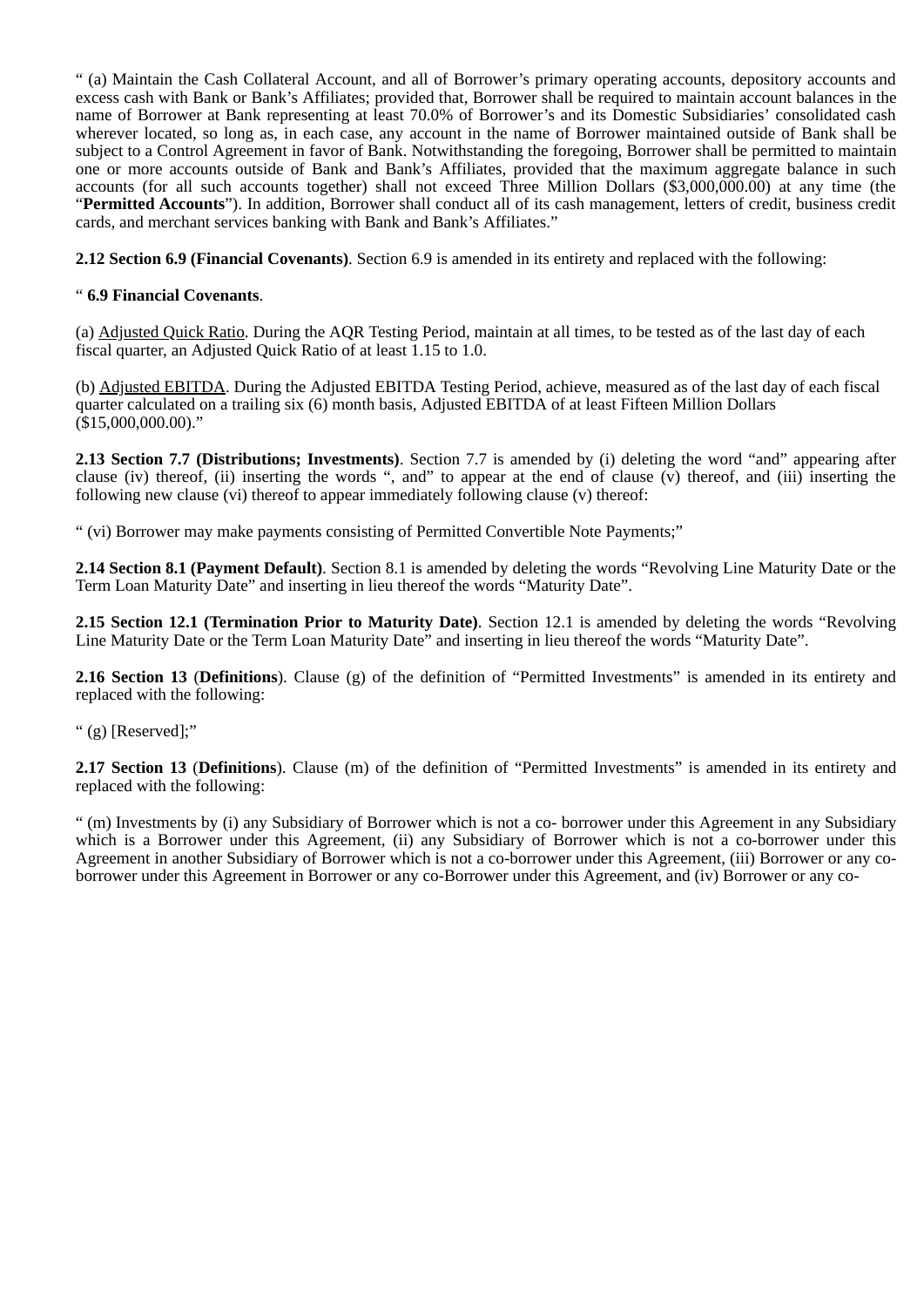Borrower under this Agreement in any Subsidiary which is not a co-Borrower under this Agreement in an amount not to exceed Twenty Million Dollars (\$20,000,000.00) in the aggregate at any time outstanding during any twelve (12) month period so long as the maximum cash balance maintained with all such Subsidiaries shall not exceed Ten Million Dollars (\$10,000,000.00) in the aggregate at any time."

**2.18 Section 13** (**Definitions**). The definition of "Permitted Indebtedness" is amended by (i) deleting the word "and" at the end of clause (o) thereof, (ii) deleting the "." at the end of clause (p) thereof and inserting in lieu thereof the words "; and", and (iii) inserting the following new clause (q) to appear immediately following clause (p) thereof:

" (q) unsecured Indebtedness with respect to convertible promissory notes in an aggregate principal amount not to exceed (for all such unsecured convertible promissory notes together) Seven Hundred Fifty Million Dollars (\$750,000,000.00) (the "**Permitted Convertible Notes**"); provided that (i) the maturity date with respect to any such Permitted Convertible Note shall be at least six (6) months after the latest Maturity Date under this Agreement and (ii) Borrower shall only be permitted to make regularly scheduled, non-accelerated payments of non-default interest under any such Permitted Convertible Note ("**Permitted Convertible Note Payments**")."

**2.19 Section 13** (**Definitions**). The following terms and their respective definitions set forth in Section 13.1 are amended in their entirety and replaced with the following:

" "**Credit Extension**" is any Advance, any Overadvance, any Letter of Credit, any amount utilized for Cash Management Services, the Term Loan Advance, the 2022 Term Loan Advances or any other extension of credit by Bank for Borrower's benefit."

" "**Designated Deposit Account**" is the account number ending 674 (last three digits) maintained by Borrower with Bank (provided, however, if no such account number is included, then the Designated Deposit Account shall be any deposit account of Borrower maintained with Bank as chosen by Bank)."

" "**EBITDA**" shall mean, (a) Net Income, plus (b) to the extent deducted in the calculation of Net Income, (i) Interest Expense, and (ii) depreciation expense and amortization expense, plus (iii) income tax expense, plus (iv) non-cash stock compensation expense, plus (v) other one-time, non-recurring add backs approved by Bank in writing in its sole discretion on a case-by-case basis."

" "**Obligations**" are Borrower's obligations to pay when due any debts, principal, interest, fees, Bank Expenses, the Termination Fee, the Prepayment Fee, the Anniversary Fees, the Final Payment, the 2022 Prepayment Fee, the 2022 Final Payment, and other amounts Borrower owes Bank now or later, under this Agreement, and the other Loan Documents, and all obligations relating to Bank Services and interest accruing after Insolvency Proceedings begin and debts, liabilities, or obligations of Borrower assigned to Bank, and to perform Borrower's duties under the Loan Documents; provided, however, that Obligations shall not include any obligations of Borrower with respect to any warrants or other equity securities issued to Bank, or any agreements governing the rights of Bank with respect to such warrants or other equity securities."

" "**Payment Date**" is (a) with respect to the Term Loan Advance and/or the 2022 Term Loan Advances, the first (1st) calendar day of each month and (b) with respect to Advances, the last calendar day of each month."

" "**Revolving Line Maturity Date**" is March 1, 2027."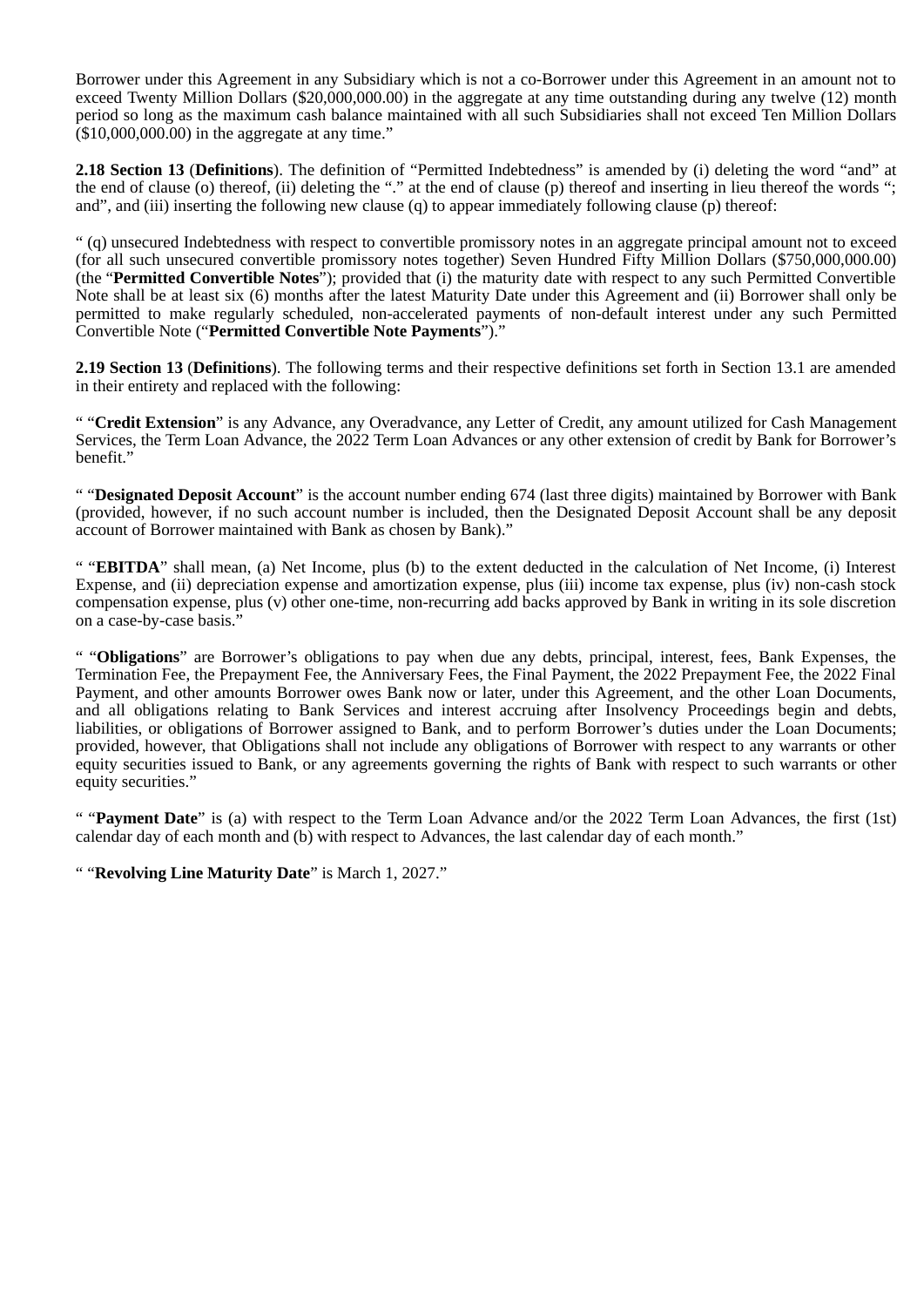**2.20 Section 13** (**Definitions**). The following new terms and their respective definitions are inserted to appear alphabetically in Section 13.1:

" "**2022 Draw Period**" is the period of time commencing on the Second Amendment Effective Date and continuing through the earlier to occur of (a) December 31, 2023 or (b) an Event of Default."

" "**2022 Final Payment**" is a payment (in addition to and not in substitution for the regular monthly payments of principal plus accrued interest) equal to the aggregate original principal amount of the 2022 Term Loan Advances extended by Bank to Borrower hereunder multiplied by five percent (5.0%), due on the earliest to occur of (a) the 2022 Term Loan Maturity Date, (b) repayment of the 2022 Term Loan Advances in full, (c) as required by Section 2.5.1(d) or Section 2.5.1(e), or (d) the termination of this Agreement."

" "**2022 Prepayment Fee**" shall be an additional fee payable to Bank with respect to the 2022 Term Loan Advances, in an amount equal to:

- a. for a prepayment made on or prior to the first anniversary of the Second Amendment Effective Date, three percent (3.0%) of the then outstanding principal amount of the 2022 Term Loan Advances as of the date immediately prior to such prepayment;
- b. for a prepayment made after the first anniversary of the Second Amendment Effective Date, but on or prior to the second anniversary of the Second Amendment Effective Date, two percent (2.0%) of the then outstanding principal amount of the 2022 Term Loan Advances as of the date immediately prior to such prepayment; and
- c. for a prepayment made after the second anniversary of the

Second Amendment Effective Date, but prior to the 2022 Term Loan Maturity Date, one percent (1.0%) of the then outstanding principal amount of the 2022 Term Loan Advances as of the date immediately prior to such prepayment.

Notwithstanding the foregoing, Bank agrees to waive the 2022 Prepayment Fee and no 2022 Prepayment Fee is due if both (a) Bank closes on a refinance and re-documentation of the 2022 Term Loan Advances (in its sole and absolute discretion) on or prior to the 2022 Term Loan Maturity Date and (b) no Event of Default has occurred."

" "**2022 Term Loan Advance**" and "**2022 Term Loan Advances**" are each defined in Section 2.5.1(a)."

" "**2022 Term Loan Maturity Date**" is March 1, 2027."

" "**Adjusted Quick Ratio**" is the ratio of (a) Quick Assets to (b)(i) Current Liabilities minus (ii) the current portion of Deferred Revenue."

" "**AQR Testing Period**" means the period of time commencing with Second Amendment Effective Date and as of the last day of each month thereafter until the occurrence (if ever) of the Adjusted EBITDA Election Event (if ever)."

" "**Adjusted EBITDA Testing Period**" means the period of time commencing on the date of the Adjusted EBITDA Election Event and as of the last day of each fiscal quarter thereafter."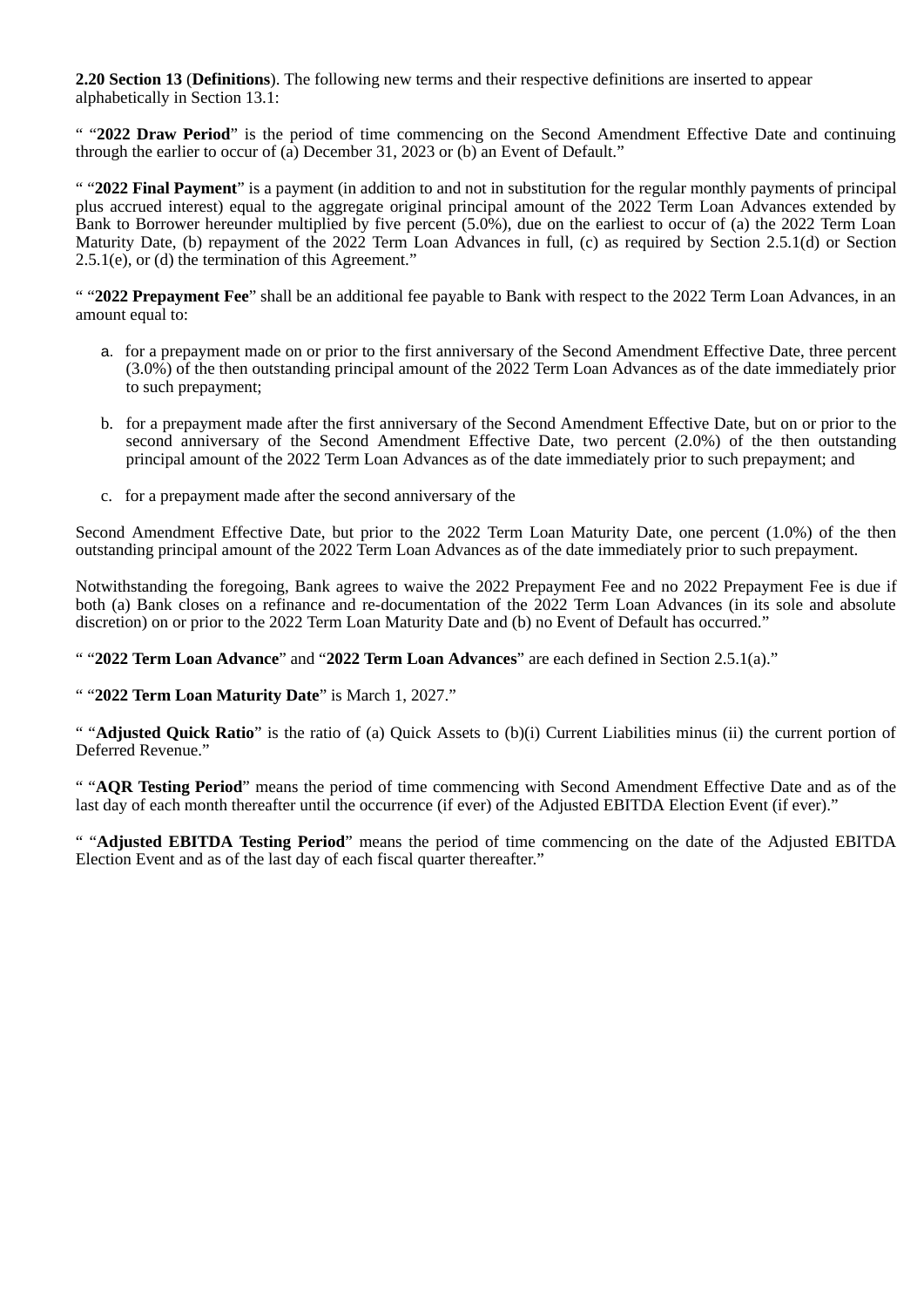" "**Adjusted EBITDA Election Event**" means Borrower has (i) delivered evidence satisfactory to Bank in Bank's sole and absolute discretion that Borrower has achieved, after the Second Amendment Effective Date, Adjusted EBITDA of at least Fifteen Million Dollars (\$15,000,000.00), measured on a trailing six (6) month basis, for two consecutive fiscal quarters and (ii) requested in writing to Bank to opt into the Adjusted EBITDA financial covenant in Section 6.9(b)."

" "**Current Liabilities**" are (a) all obligations and liabilities of Borrower to Bank, plus (b) without duplication of (a), the aggregate amount of Borrower's Total Liabilities that mature within one (1) year."

" "**Initial 2022 Term Loan Advance**" is defined in Section 2.5.1(a)."

" "**Maturity Date**" means the Revolving Line Maturity Date, the 2022 Term Loan Maturity Date, and/or the Term Loan Maturity Date, as applicable."

" "**Permitted Convertible Notes**" are defined in clause (q) of the definition of "Permitted Indebtedness"."

" "**Permitted Convertible Note Payments**" are defined in clause (q) of the definition of "Permitted Indebtedness"."

" "**Prior Obligations**" is defined in Section 2.5.1(a)."

" "**Quick Assets**" is, on any date, Borrower's unrestricted and unencumbered cash maintained with Bank, plus net billed accounts receivable determined according to GAAP.

" "**Second Amendment Effective Date**" is March 28, 2022."

" "**Total Liabilities**" is on any day, obligations that should, under GAAP, be classified as liabilities on Borrower's consolidated balance sheet, including all Indebtedness."

**2.21 Exhibit B (Compliance Certificate)**. The Compliance Certificate is amended and restated in its entirety and replaced with the Compliance Certificate in the form attached as **Schedule 1** hereto.

# **3. Limitation of Amendments.**

**3.1** The amendments set forth in Section 2 above are effective for the purposes set forth herein and shall be limited precisely as written and shall not be deemed to (a) be a consent to any amendment, waiver or modification of any other term or condition of any Loan Document, or (b) otherwise prejudice any right or remedy which Bank may now have or may have in the future under or in connection with any Loan Document.

**3.2** This Amendment shall be construed in connection with and as part of the Loan Documents and all terms, conditions, representations, warranties, covenants and agreements set forth in the Loan Documents, except as herein amended, are hereby ratified and confirmed and shall remain in full force and effect.

**4. Representations and Warranties.** To induce Bank to enter into this Amendment, Borrower hereby represents and warrants to Bank as follows: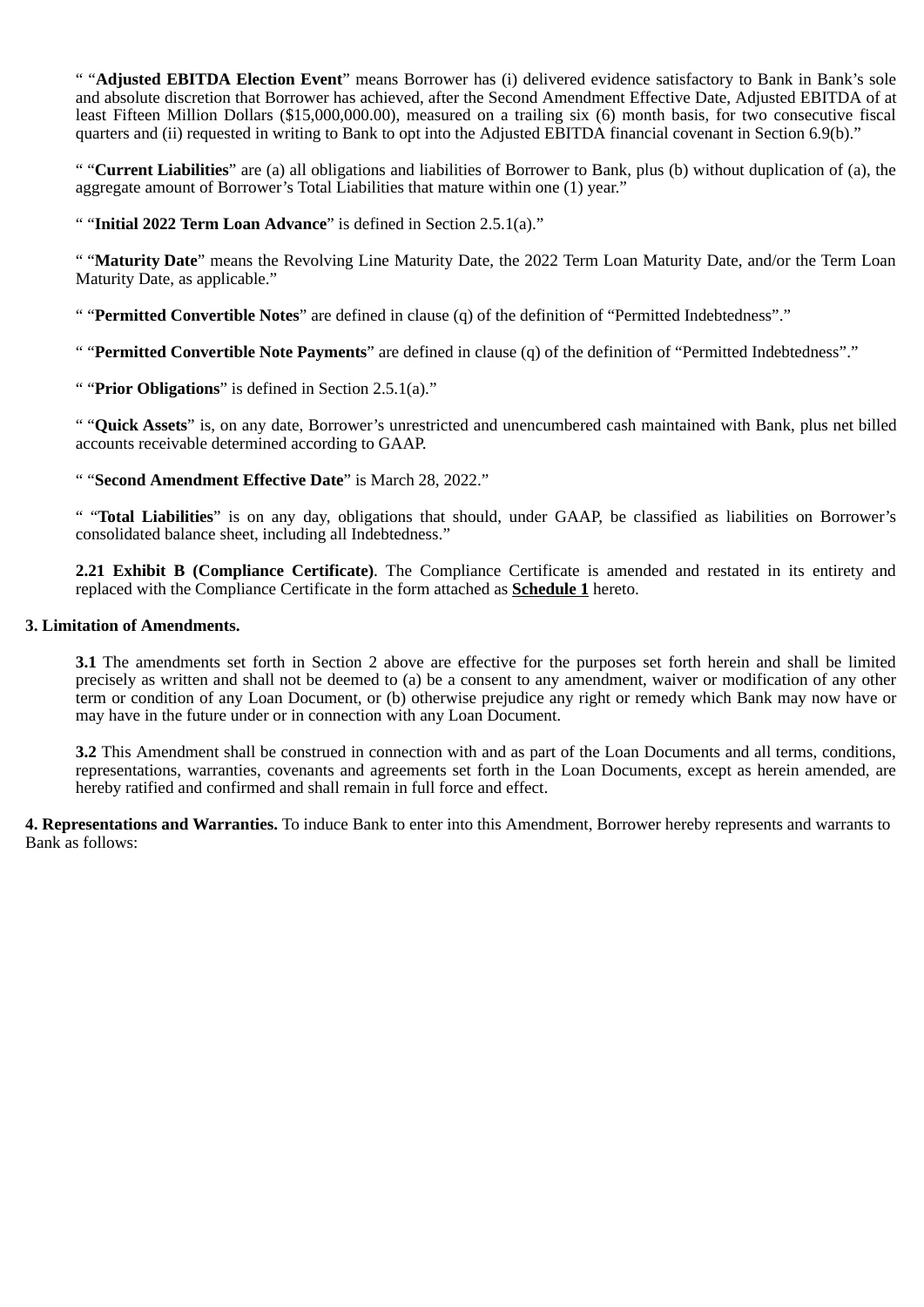**4.1** Immediately after giving effect to this Amendment (a) the representations and warranties contained in the Loan Documents are true and correct in all material respects as of the date hereof (except to the extent such representations and warranties relate to an earlier date, in which case they are true and correct as of such date), and (b) no Event of Default has occurred and is continuing;

**4.2** Borrower has the power and authority to execute and deliver this Amendment and to perform its obligations under the Loan Agreement, as amended by this Amendment;

**4.3** The organizational documents of Borrower delivered to Bank on the Effective Date remain true, accurate and complete and have not been amended, supplemented or restated and are and continue to be in full force and effect;

**4.4** The execution and delivery by Borrower of this Amendment and the performance by Borrower of its obligations under the Loan Agreement, as amended by this Amendment, have been duly authorized by Borrower;

**4.5** The execution and delivery by Borrower of this Amendment and the performance by Borrower of its obligations under the Loan Agreement, as amended by this Amendment, do not and will not contravene (a) any material Requirement of Law, (b) any material contractual restriction with a Person binding on Borrower, (c) any material order, judgment or decree of any court or other governmental or public body or authority, or subdivision thereof, binding on Borrower, or (d) the organizational documents of Borrower;

**4.6** The execution and delivery by Borrower of this Amendment and the performance by Borrower of its obligations under the Loan Agreement, as amended by this Amendment, do not require on the part of the Borrower any order, consent, approval, license, authorization or validation of, or filing, recording or registration with, or exemption by any governmental or public body or authority, or subdivision thereof, binding on Borrower, except as already has been obtained or made; and

**4.7** This Amendment has been duly executed and delivered by Borrower and is the binding obligation of Borrower, enforceable against Borrower in accordance with its terms, except as such enforceability may be limited by bankruptcy, insolvency, reorganization, liquidation, moratorium or other similar laws of general application and equitable principles relating to or affecting creditors' rights (regardless of whether enforcement is sought in equity or at law).

**5. Updated Perfection Certificate**. Borrower has delivered an updated Perfection Certificate in connection with this Amendment (the "**Updated Perfection Certificate**") dated as of the date hereof, which such Updated Perfection Certificate shall supersede in all respects that certain Perfection Certificate of Borrower dated as of October 23, 2018. Borrower agrees that all references in the Loan Agreement to "Perfection Certificate" with respect to shall hereinafter be deemed to be a reference to the Updated Perfection Certificate.

**6. Post-Closing Covenants**. Within 60 days after the Second Amendment Effective Date, Borrower shall: (a) use commercially reasonable efforts to deliver to Bank, a duly executed landlord's consent in favor of Bank, in form and substance reasonably satisfactory to Bank, for each of the following leased locations of Borrower: (i) 699 8<sup>th</sup> Street, Suite 600, San Francisco, CA 94103, and (ii) 6550 Katella Avenue, Suite 300, Cypress, California 90630, (b) use commercially reasonable efforts to deliver to Bank, a duly executed bailee's waiver in favor Bank for Borrower's third-party location at 1900 W. University Drive, Suite 101, Tempe, Arizona 85281 in form and substance reasonably satisfactory to Bank, (c) deliver to Bank a Certificate of Good Standing/Foreign Qualification from the State of Illinois certified by the Secretary of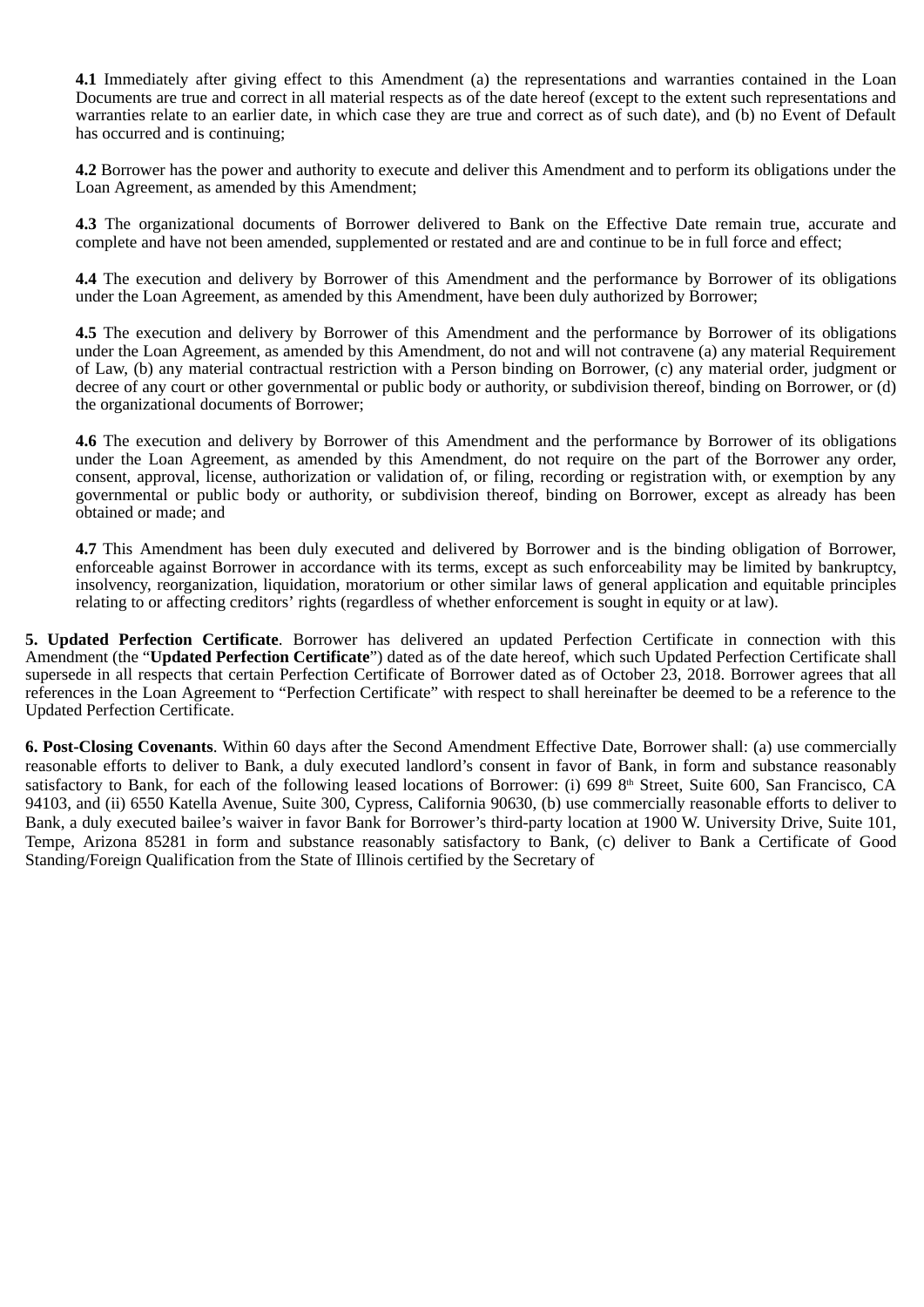State of Illinois in form and substance satisfactory to Bank, and (d) deliver to Bank, evidence satisfactory to Bank that the State of California tax Lien against Borrower has been terminated.

**7. Integration**. This Amendment and the Loan Documents represent the entire agreement about this subject matter and supersede prior negotiations or agreements. All prior agreements, understandings, representations, warranties, and negotiations between the parties about the subject matter of this Amendment and the Loan Documents merge into this Amendment and the Loan Documents.

**8. Counterparts.** This Amendment may be executed in any number of counterparts and all of such counterparts taken together shall be deemed to constitute one and the same instrument.

**9. Effectiveness**. This Amendment shall be deemed effective upon (a) the due execution and delivery to Bank of this Amendment by each party hereto and (b) Borrower's payment to Bank of (i) a fully-earned, non-refundable amendment fee in an amount equal to Thirty- Seven Thousand Five Hundred Dollars (\$37,500.00) and (ii) Bank's legal fees and expenses incurred in connection with this Amendment.

[Signature page follows.]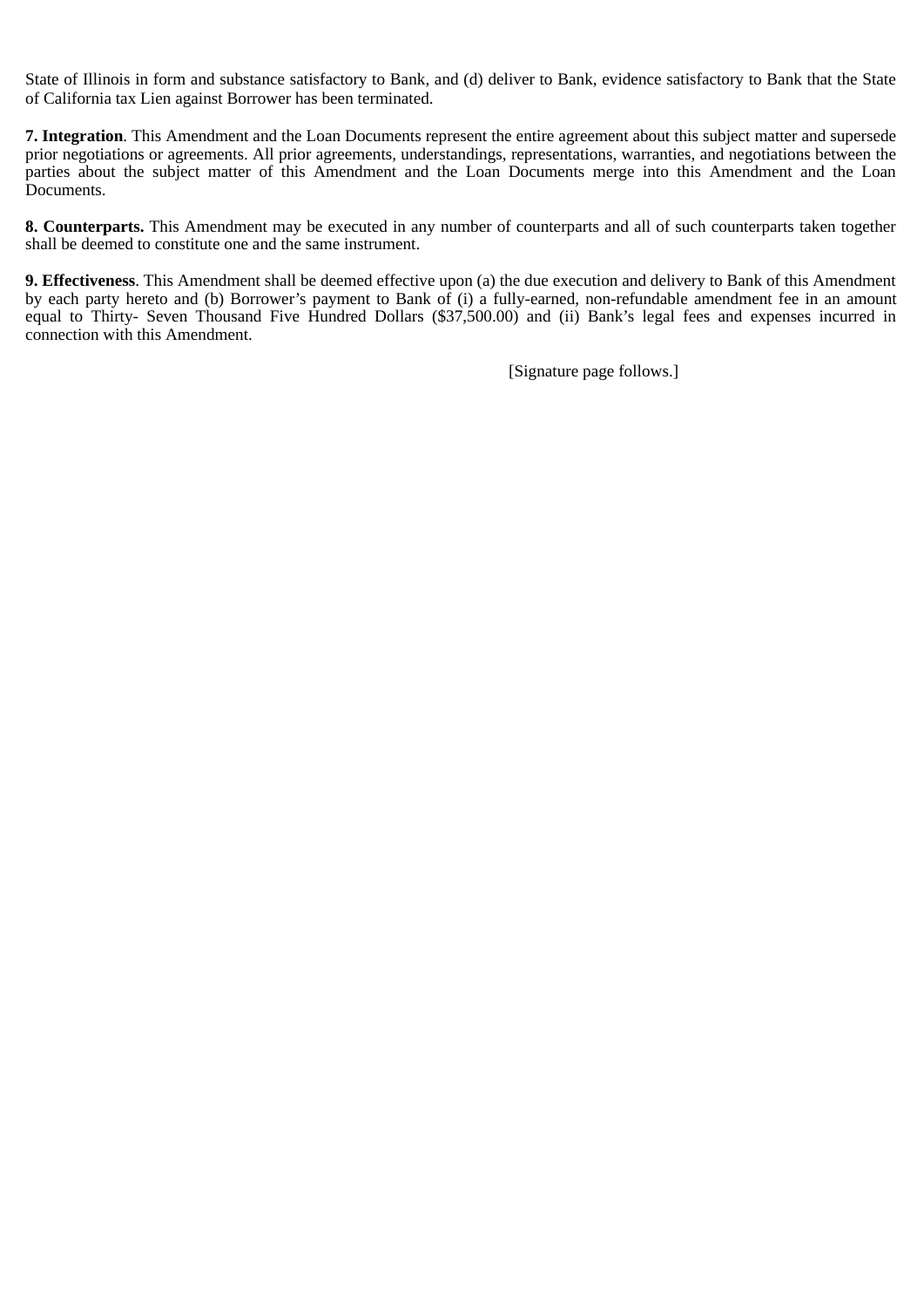**IN WITNESS WHEREOF,** the parties hereto have caused this Amendment to be duly executed and delivered as of the date first written above.

**BANK**

SILICON VALLEY BAN K By: /s/ Kristina Peralta Name: Kristina Peralta Title: Vice President

**BORROWER** IRHYTHM TECHNOLOGIES By: /s/ Douglas Devine Name: Douglas Devine Title: Chief Financial Officer and Chief Operating Officer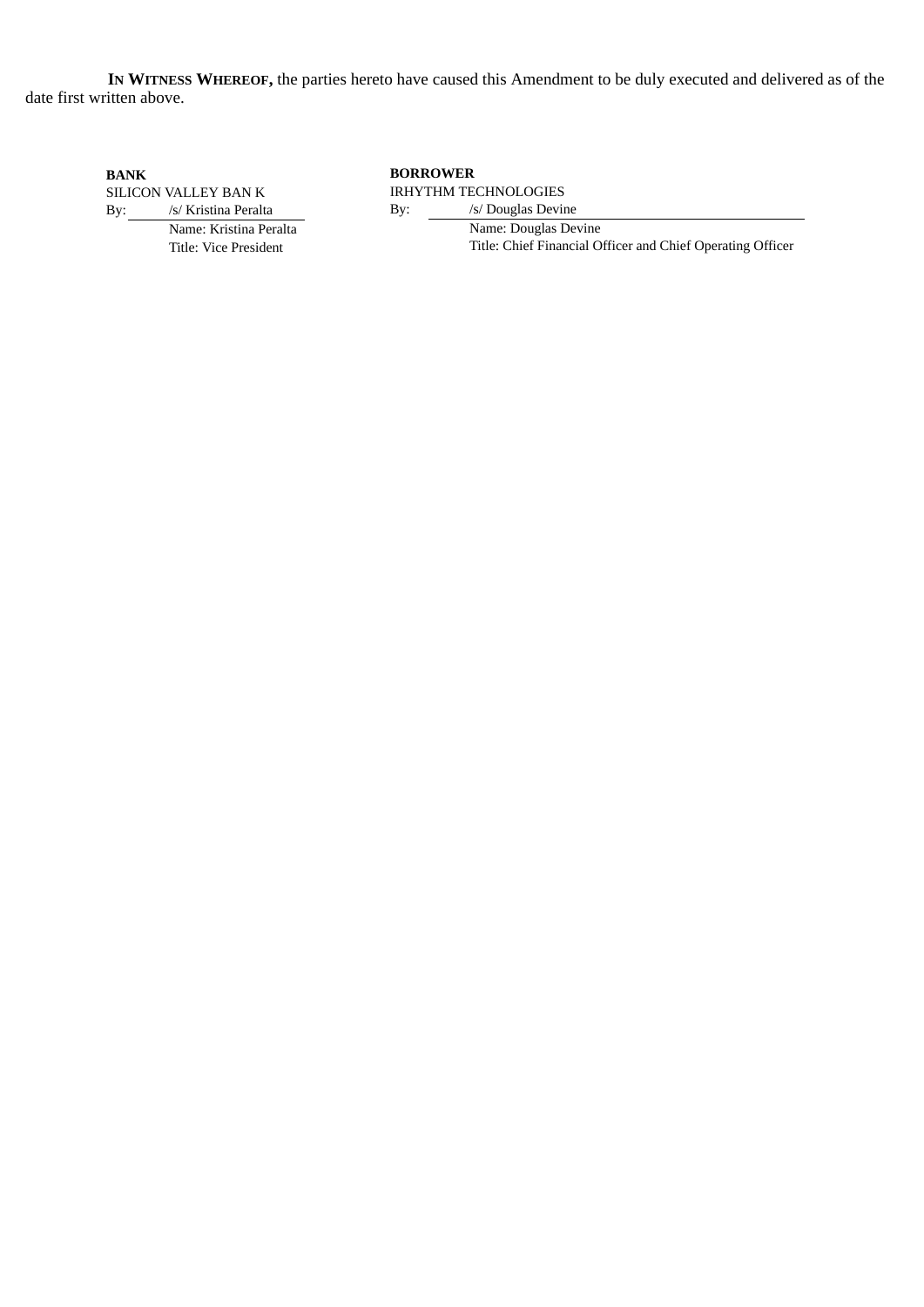#### **EXHIBIT B COMPLIANCE CERTIFICATE**

# TO: SILICON VALLEY BANK DATE: DATE: DATE: DATE: DATE: DATE: DATE: DATE: DATE: DATE: DATE: DATE: DATE: DATE: DATE: DATE: DATE: DATE: DATE: DATE: DATE: DATE: DATE: DATE: DATE: DATE: DATE: DATE: DATE: DATE: DATE: DATE: DATE: FROM: **IRHYTHM TECHNOLOGIES, INC.**

The undersigned authorized officer of IRHYTHM TECHNOLOGIES, INC. ("**Borrower**") certifies that under the terms and conditions of the Third Amended and Restated Loan and Security Agreement between Borrower and Bank (the "**Agreement**"), (1) Borrower is in complete compliance for the period ending with all required covenants except as noted below, (2) there are no Events of Default, (3) all representations and warranties in the Agreement are true and correct in all material respects on this date except as noted below; provided, however, that such materiality qualifier shall not be applicable to any representations and warranties that already are qualified or modified by materiality in the text thereof; and provided, further that those representations and warranties expressly referring to a specific date shall be true, accurate and complete in all material respects as of such date, (4) Borrower, and each of its Subsidiaries, has timely filed all required tax returns and reports, and Borrower has timely paid all foreign, federal, state and local taxes, assessments, deposits and contributions owed by Borrower except, in each case, as otherwise permitted pursuant to the terms of Section 5.9 of the Agreement, and (5) no Liens have been levied or claims made against Borrower or any of its Subsidiaries, if any, relating to unpaid employee payroll or benefits of which Borrower has not previously provided written notification to Bank. Attached are the required documents supporting the certification. The undersigned certifies that the attached financial statements are prepared in accordance with GAAP consistently applied from one period to the next except as explained in an accompanying letter or footnotes and except in the case of unaudited financial statements, for the absence of footnotes and subject to year-end adjustments. The undersigned acknowledges that no borrowings may be requested at any time or date of determination that Borrower is not in compliance with any of the terms of the Agreement, and that compliance is determined not just at the date this certificate is delivered. Capitalized terms used but not otherwise defined herein shall have the meanings given them in the Agreement.

#### **Please indicate compliance status by circling Yes/No under "Complies" column.**

| <b>Reporting Covenant</b>                 | <b>Required</b>                                                                                                                                                                                                                                                                                                                                                                                                                                                                                                                                                                 |  | <b>Complies</b> |  |
|-------------------------------------------|---------------------------------------------------------------------------------------------------------------------------------------------------------------------------------------------------------------------------------------------------------------------------------------------------------------------------------------------------------------------------------------------------------------------------------------------------------------------------------------------------------------------------------------------------------------------------------|--|-----------------|--|
|                                           |                                                                                                                                                                                                                                                                                                                                                                                                                                                                                                                                                                                 |  |                 |  |
| Quarterly financial statements            | quarterly within the later of $(x)$ 45 days<br>and $(y)$ 5 Business Days after filing with the SEC                                                                                                                                                                                                                                                                                                                                                                                                                                                                              |  | Yes No          |  |
| Compliance Certificate                    | within five (5) Business Days after delivery of Quarterly<br>Financial Statements and Annual Financial Statements                                                                                                                                                                                                                                                                                                                                                                                                                                                               |  | Yes No          |  |
| Annual financial statements (CPA Audited) | FYE within the later of $(x)$ 65<br>(y) 5 Business Days after filing with                                                                                                                                                                                                                                                                                                                                                                                                                                                                                                       |  | Yes No          |  |
| 10-Q, 10-K and 8-K                        | Within 5 Business Days after filing with<br><b>SEC</b>                                                                                                                                                                                                                                                                                                                                                                                                                                                                                                                          |  | Yes No          |  |
| $A/R \& A/P$ Agings                       | (i) within forty-five (45) days after the end of each fiscal quarter<br>when no Advances are outstanding under the Revolving Line or have<br>been requested, (ii) within thirty (30) days after the end of each month<br>when $(A)$ Advances are outstanding under the Revolving Line or have<br>been requested and (B) a Streamline Period is in effect or (iii) no later<br>than Friday of each week when (A) a Streamline Period has not been<br>in effect at any time during such month and (B) Advances are<br>outstanding under the Revolving Line or have been requested |  | Yes No          |  |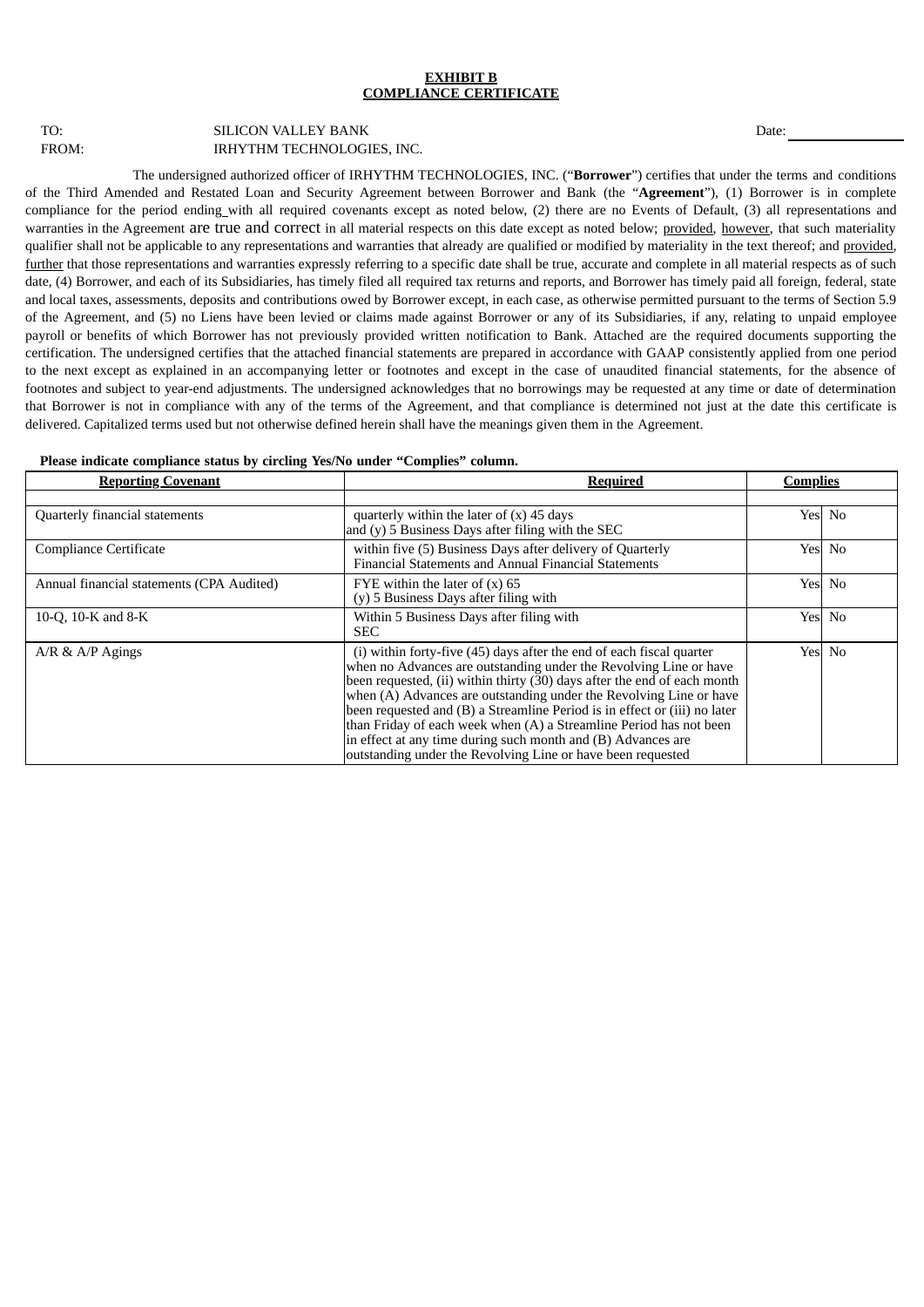| <b>Borrowing Base Reports</b> | (i) within forty-five (45) days after the end of each fiscal quarter<br>when no Advances are outstanding under the Revolving Line or have<br>been requested, (ii) within thirty (30) days after the end of each month<br>when (A) Advances are outstanding under the Revolving Line or have<br>been requested and (B) a Streamline Period is in effect or (iii) no later<br>than Friday of each week when $(A)$ a Streamline Period has not been<br>in effect at any time during such month and (B) Advances are<br>outstanding under the Revolving Line or have been requested | Yesl No |
|-------------------------------|---------------------------------------------------------------------------------------------------------------------------------------------------------------------------------------------------------------------------------------------------------------------------------------------------------------------------------------------------------------------------------------------------------------------------------------------------------------------------------------------------------------------------------------------------------------------------------|---------|
| Board approved projections    | FYE within 30 days and as amended/updated                                                                                                                                                                                                                                                                                                                                                                                                                                                                                                                                       | Yesl No |

| Financial Covenant                                                                                                      | Required          | <b>Actual</b> | Complies |
|-------------------------------------------------------------------------------------------------------------------------|-------------------|---------------|----------|
|                                                                                                                         |                   |               |          |
| <b>Maintain</b>                                                                                                         |                   |               |          |
| Adjusted Quick Ratio (at all times, tested quarterly during AQR Testing Period)                                         | >1.15:1.0         | :1.0          | Yes No   |
| Adjusted EBITDA (at all times, tested quarterly for each six-month period<br>during the Adjusted EBITDA Testing Period) | > \$15,000,000.00 |               | Yes No   |

| <b>Streamline Period</b>                  | Keamred         | <u>Actual</u> | <b>Eligible</b> |
|-------------------------------------------|-----------------|---------------|-----------------|
| <b>Maintain:</b>                          |                 |               |                 |
| l Threshold (at all times)<br>Asset-Based | \$50,000,000.00 | ٠D١           | <b>Yes No</b>   |

The following financial covenant analyses and information set forth in Schedule 1 attached hereto are true and accurate as of the date of this Certificate.

The following are the exceptions with respect to the certification above: (If no exceptions exist, state "No exceptions to note.")

# IRHYTHM TECHNOLOGIES, INC. **BANK USE ONLY**

By: Received by: Title: Date:

Name: AUTHORIZED SIGNER

Verified:

AUTHORIZED SIGNER

Date:

Compliance Status: Yes No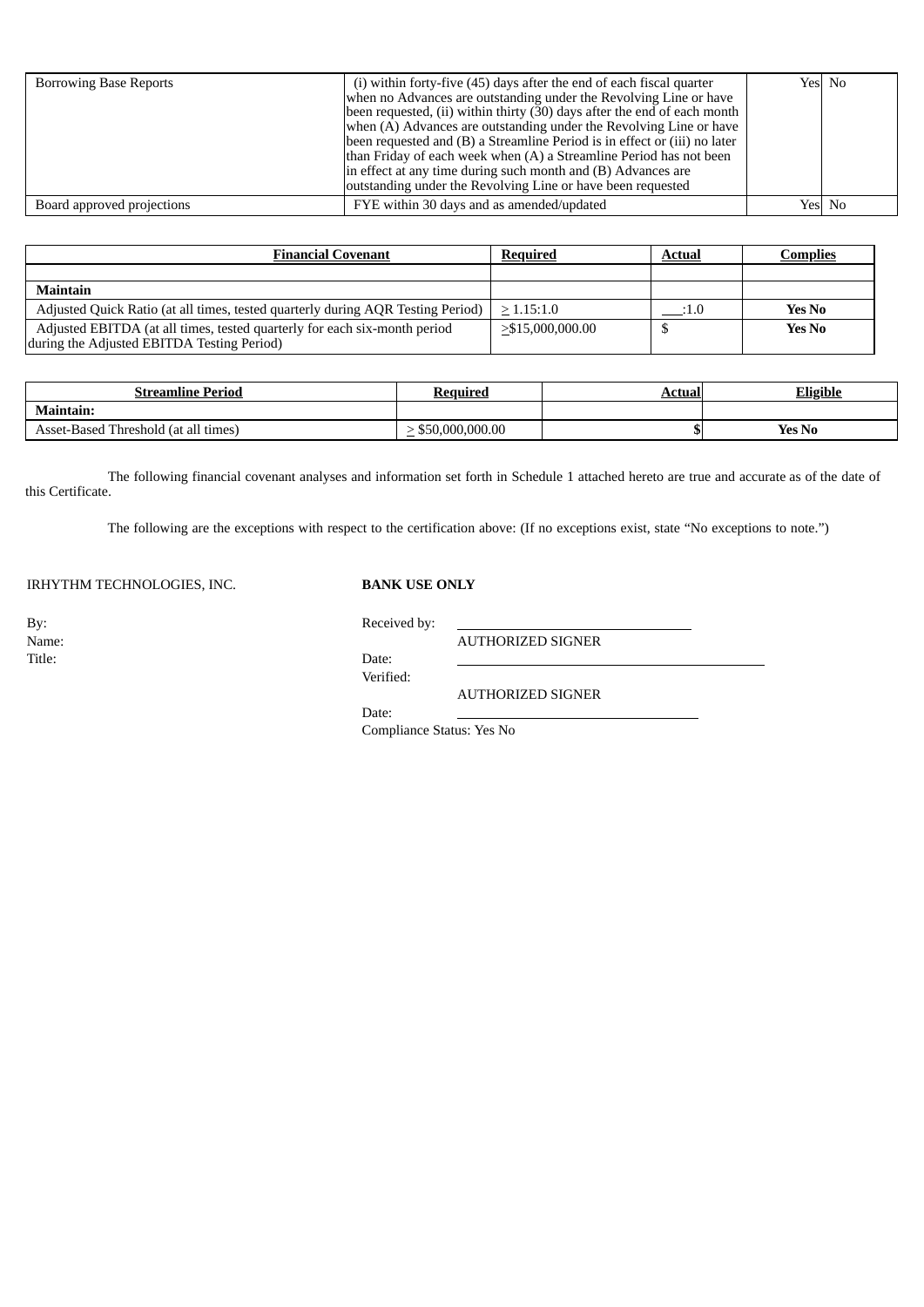# Schedule 1 to Compliance Certificate

# Financial Covenants of Borrower

In the event of a conflict between this Schedule and the Agreement, the terms of the Agreement shall govern.

Dated:

Required:

# **I. Adjusted Quick Ratio** (Section 6.9(a))

Required: During the AQR Testing Period, maintain at all times, to be tested as of the last day of each fiscal quarter, an Adjusted Quick Ratio of at least 1.15 to 1.0.

Actual:

A Aggregate value of the unrestricted and unencumbered cash of Borrower maintained at Bank \$ B. Aggregate value of the net billed accounts receivable of Borrower  $\$\$$ C. Quick Assets (the sum of lines A and B)  $\$ D. Aggregate value of all obligations and liabilities of Borrower to Bank  $\$\$ E. Without duplication of line D above, aggregate value of Borrower's liabilities (including all Indebtedness) that matures within one (1) year  $\frac{1}{2}$  year  $\frac{1}{2}$  and  $\frac{1}{2}$  and  $\frac{1}{2}$  and  $\frac{1}{2}$  and  $\frac{1}{2}$  and  $\frac{1}{2}$  and  $\frac{1}{2}$  and  $\frac{1}{2}$  and  $\frac{1}{2}$  and  $\frac{1}{2}$  and  $\frac{1}{2}$  and  $\frac{1$ F. Current Liabilities (the sum of lines D and E) S G. Current portion of Deferred Revenue **\$** 5 H. Line F minus line G minus line H  $\sim$ I. Adjusted Quick Ratio (line C divided by line H)  $\$ 

Is line I equal to or greater than 1.15:1:00?

No, not in compliance Yes, in compliance

- II. **Adjusted EBITDA:** During the Adjusted EBITDA Testing Period, achieve, measured as of the last day of each fiscal quarter calculated on a trailing six (6) month basis, Adjusted EBITDA of at least Fifteen Million Dollars (\$15,000,000.00).
	- A. Net Income \$
	- B. To the extent deducted in the calculation of Net Income
		- 1. Interest Expense \$
		- 2. Depreciation expense \$
		- 3. Amortization expense \$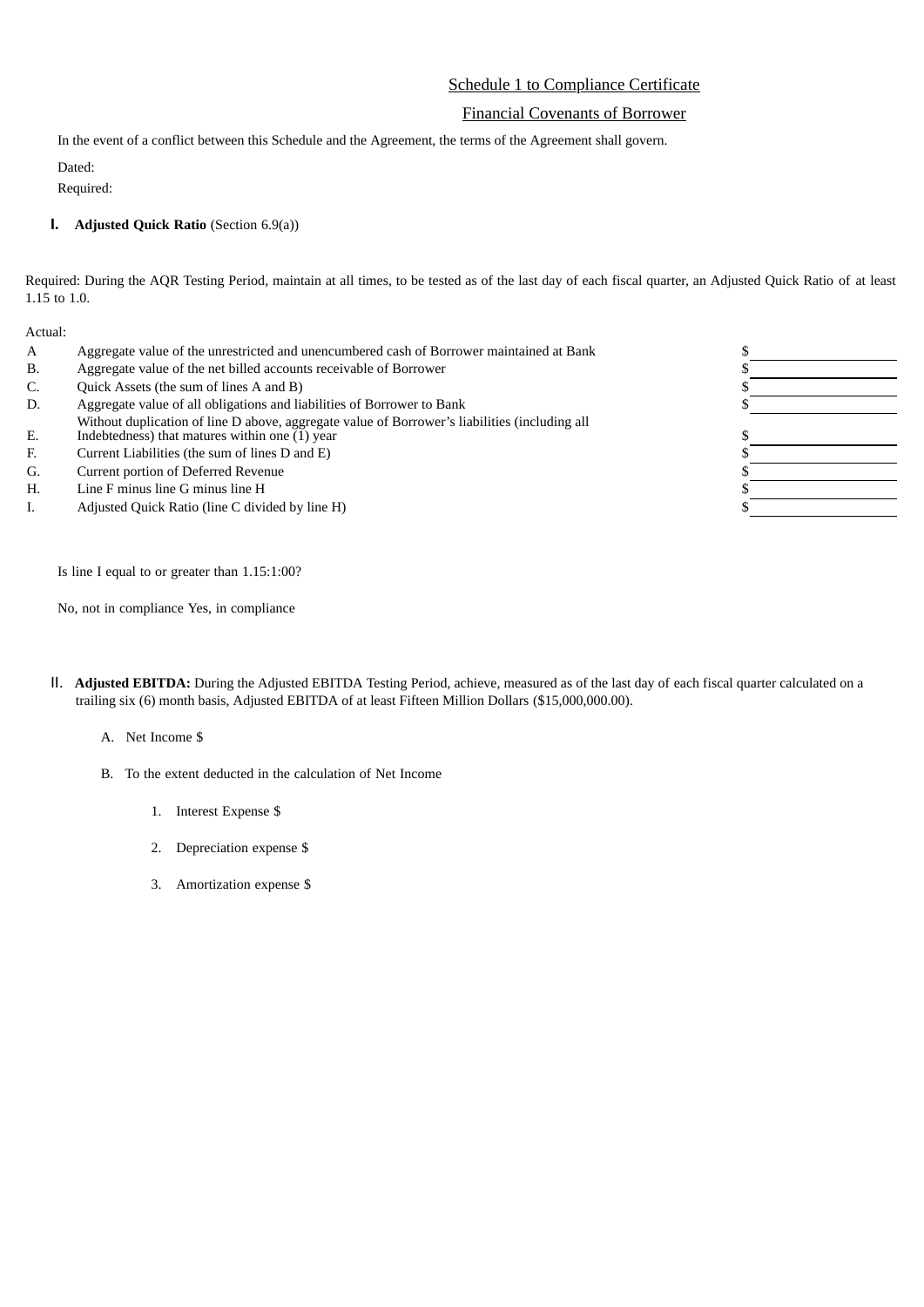- 4. Income tax expense \$
- 5. Non-cash stock compensation expense \$
- 6. Other one-time, non-recurring add backs approved by Bank in its sole discretion in writing on a case-by-case basis \$
- 7. The sum of lines 1 through 6 \$
- C. Line A, plus line B.7
- D. Unfunded capital expenditures
- E. Line C minus Line D

Is line E equal to or greater than \$15,000,000.00?

No Yes